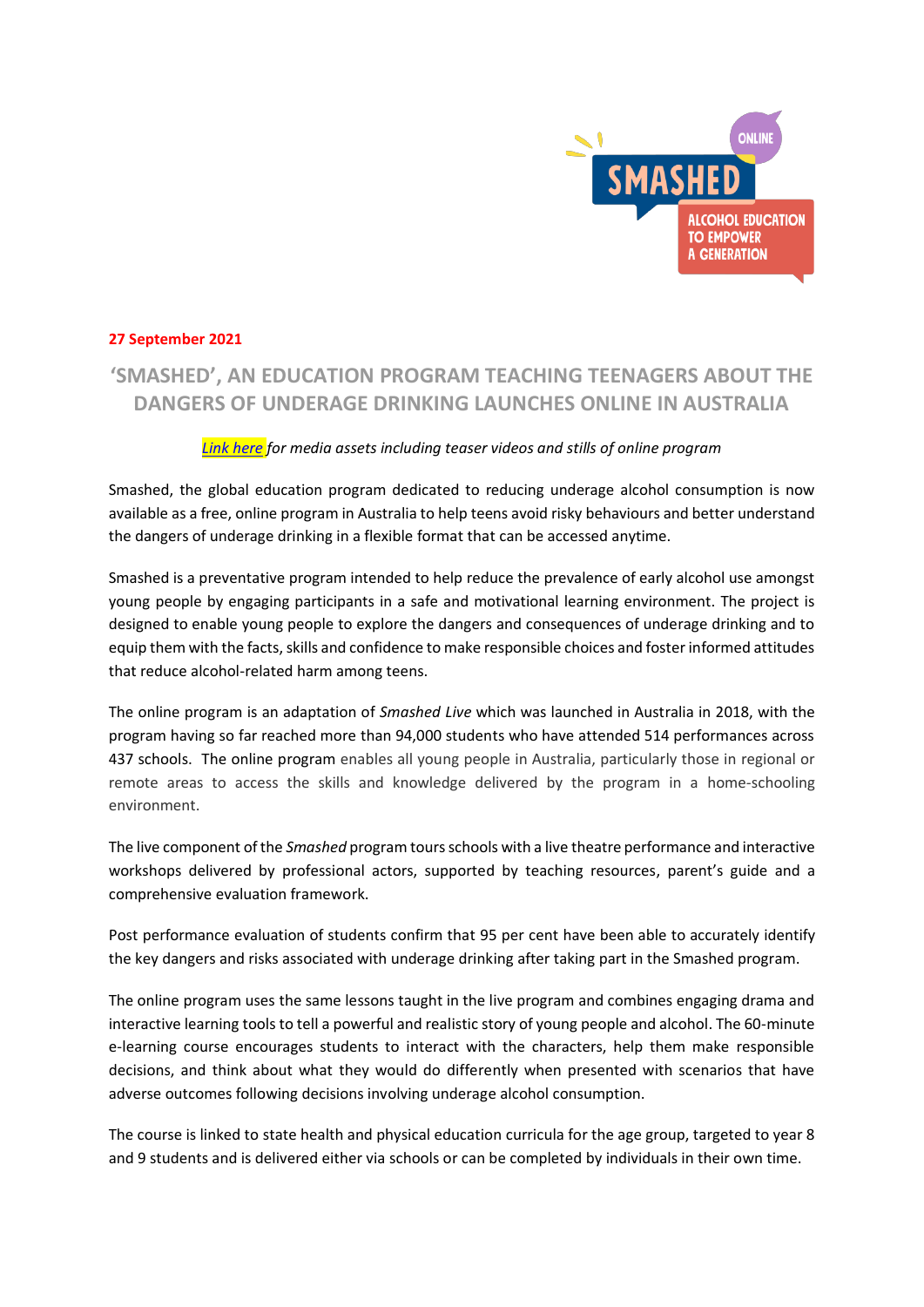

Smashed online is facilitated by Gibber Australia. Gibber CEO Tim Watt says: "Smashed Live has been and continues to be an incredibly effective way of connecting with young people around the risks of underage drinking and alcohol misuse. The online extension of the program enables us to continue this conversation but on a much bigger scale. Smashed can now empower young people with the necessary skills and knowledge to make healthy life choices around alcohol, regardless of where they live."

͞We know there are teens at home who are struggling with lockdowns and social isolation so by providing this education program online we're hoping to reach these vulnerable young Australians and prevent them from experimenting with risky behaviours and alcohol.

Australian Secondary Principals' Association President Andrew Pierpoint said: "Smashed is an important program which teaches high school students about the dangers of underage drinking and the risks of this destructive behaviour.

I encourage all schools and students to take part in the Smashed Online program, especially those currently in lockdown, or those who won't have the opportunity to see the Live performance at their school," Mr Pierpoint said. Smashed Online is being provided free to Australian schools because of support from international drinks producer Diageo. Smashed is part of its ongoing commitment to preventative measures to reduce alcohol-related harm including from underage drinking, with a target to reach 750,000 people in Australia through the Smashed program.

With the online course currently available, the *Smashed Live* tour will again roll out to schools in Queensland from Term 4.

For more information on The Smashed Project, visit www.smashedonline.com.au

ENDS

For more information, images, interviews or to attend an upcoming performance, contact: Madeleine Wilson - 89 Degrees East on 0424 638 855 | madeleine@89degreeseast.com

### **About Gibber Australia**

Gibber Australia (www.wearegibber.com) deliver theatre in education programs that connect and engage with young people in a credible way. Their programs are linked to the curriculum and informed by over two decades of experience. They deliver key learning objectives in a fun and memorable way, highlighted in a robust evaluation process. Live interactive theatre, filmed scenarios and multimedia are used to build respect and trust, effecting positive change in behaviours and attitude which have been identified to accelerate learning. At the heart of everything Gibber create are the cool credible characters, brought to life by their talented, professional actors. Their schools' programs are informed by over two decades of